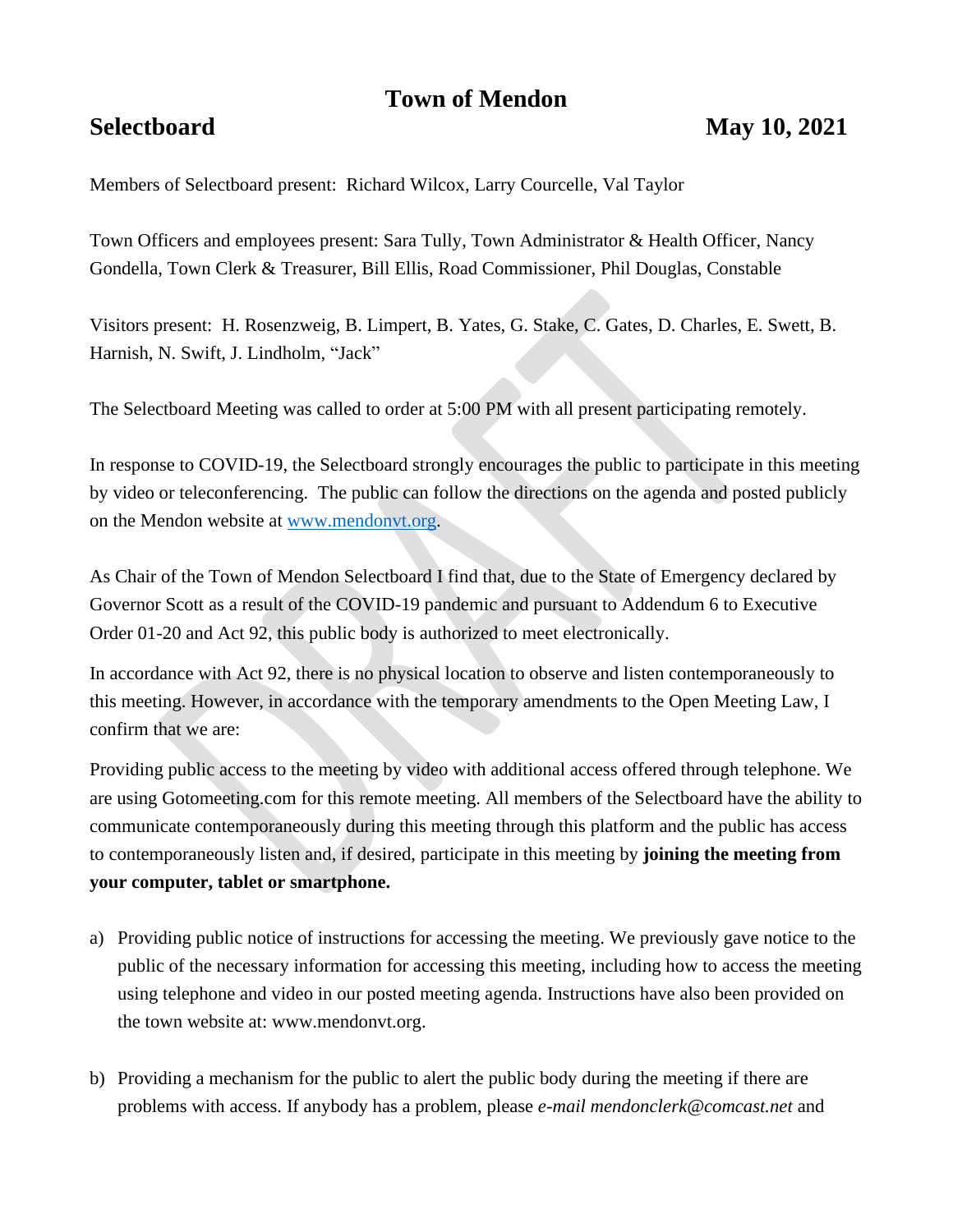c) Continuing the meeting if necessary. In the event the public is unable to access this meeting, it will be continued to a time and place certain.

Selectboard Meeting Mon, May 10, 2021 5:00 PM - 7:00 PM (EDT)

**Please join my meeting from your computer, tablet or smartphone.**  <https://global.gotomeeting.com/join/126949173>

**You can also dial in using your phone.** United States: [+1 \(646\) 749-3112](tel:+16467493112,,126949173)

**Access Code:** 126-949-173

New to GoToMeeting? Get the app now and be ready when your first meeting starts: <https://global.gotomeeting.com/install/126949173>

Please note that all votes taken during this meeting that are not unanimous will be done by roll call vote, in accordance with the law.

Let's start the meeting by taking a roll call attendance of all members participating in the meeting.

Roll call: Richard Wilcox, Larry Courcelle, Val Taylor

Agenda: R. Wilcox moved to approve the agenda with the addition of the 2008 Chevrolet Silverado, Billing of False Alarm calls, Reappraisal to the agenda. Motion seconded by L. Courcelle. The Selectboard unanimously approved the motion.

## Announcement

*Dog Licensing* N. Gondella reported a reminder post card was sent for residents to register their dogs which is the third communication from the town. N. Gondella suggested the Selectboard consider issuing violations of the Animal Control Ordinance if dogs are not registered.

## Administrative Matters

*Selectmen's Orders* were reviewed.

Motion by R. Wilcox to approve pay orders for 5/10/21 for \$533.93 and \$160,300.13. Motion seconded by L. Courcelle. The Selectboard unanimously approved the motion. Motion by R. Wilcox to approve payroll in the amount of \$17641.83 for the period ending 05/1/21. Motion seconded by V.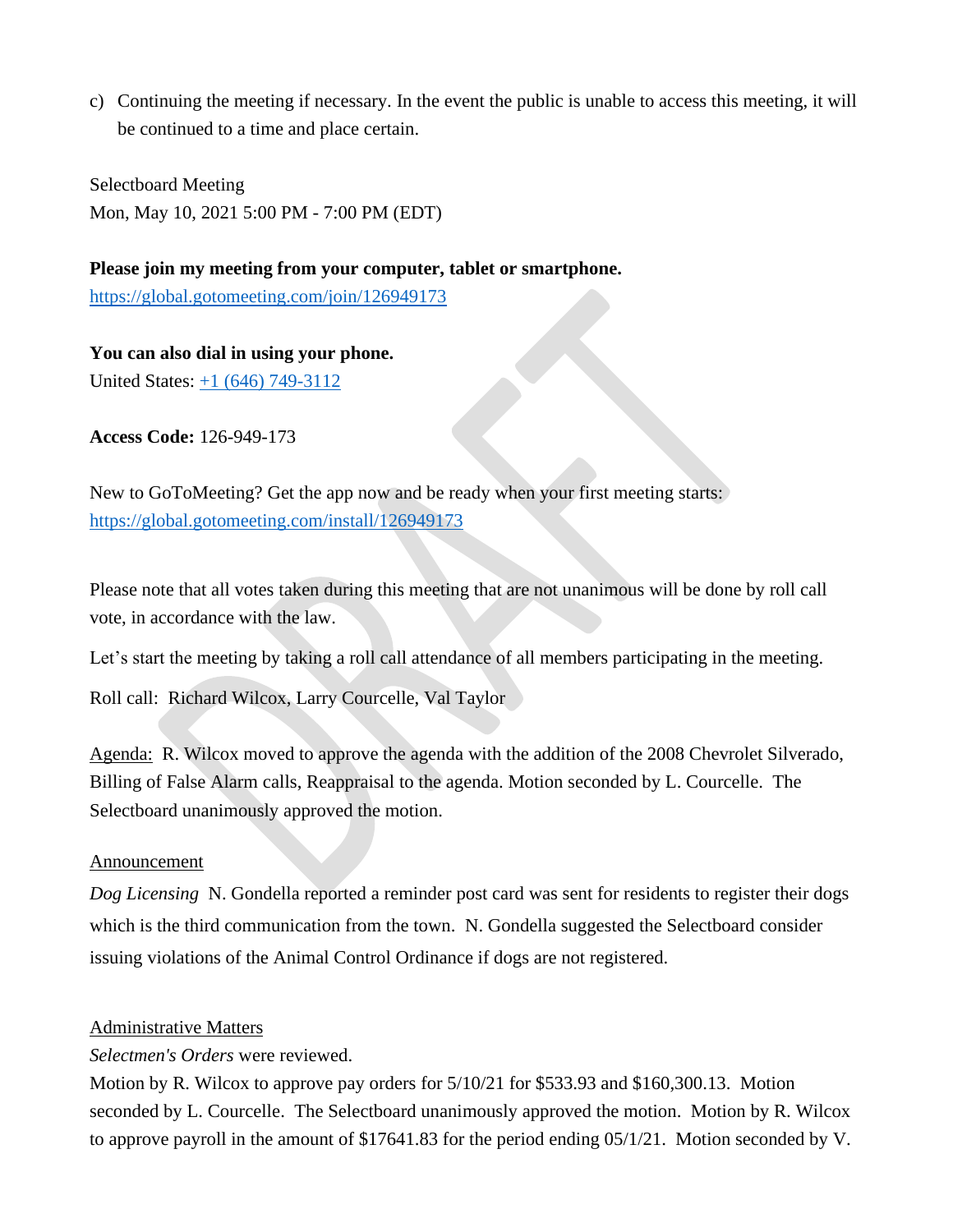Taylor. R. Wilcox clarified that this payroll includes a payout of accumulated Comp Time to date. The Selectboard directed staff to obtain prior approval from a Selectboard member prior to accumulating Comp Time in the future. The Selectboard will review Comp Time monthly. The Selectboard unanimously approved the motion.

*2021-2022 Goals and Objectives* At the last meeting S. Tully presented the 2021-2022 Goals and Objectives to the Selectboard with tasks and projects to be prioritized highlighted. S. Tully provided an overview of each task or project, its history, importance and timeline. Prioritizing the 2021-2022 Goals and Objectives provides direction to staff regarding which projects to tackle next as time allows. The issue was tabled for further consideration.

Minutes of Previous Meeting: R. Wilcox moved to approve the minutes of 4/26/21. Motion seconded by V. Taylor. The Selectboard unanimously approved the motion.

Public Comment J. Lindholm supported a Firearm Discharge Ordinance and forming a committee of non-emotional people to write an ordinance that is not too complex or complicated. The ordinance can have law enforcement respond or just a legal action only. G. Stake agreed with J. Lindholm's comments.

#### Business

*Declaration of Inclusion* S. Tully provided an overview of the minutes of the VLCT Equity Committee from 4/19/21. The Selectboard is monitoring the developments of their guidance and training programs for municipalities closely. The section of the Declaration of Inclusion that reads "protect these classes to the fullest extent of the law" was questioned. What does this mean for the Town of Mendon? Who is responsible for that? How does the Town accomplish this? It was further discussed that in general the Selectboard supports the Declaration of Inclusion, but they are merely the legislative body. It seems there is an educational piece to the Declaration of Inclusion. How does the town get it out to the community for information/discussion/support? The Selectboard is looking for feedback from the creators of the document.

The town of Mendon Selectboard generally agrees with the Declaration of Inclusion presented at the last meeting. We are anticipating guidance from the Vermont League of Cities and Towns on the subject, as they have created an Equity Committee and are hiring a professional consultant to develop a diversity, equity and inclusion policy statement and trainings. If this guidance is significantly delayed we will reconsider acting on the Declaration of Inclusion at a future meeting.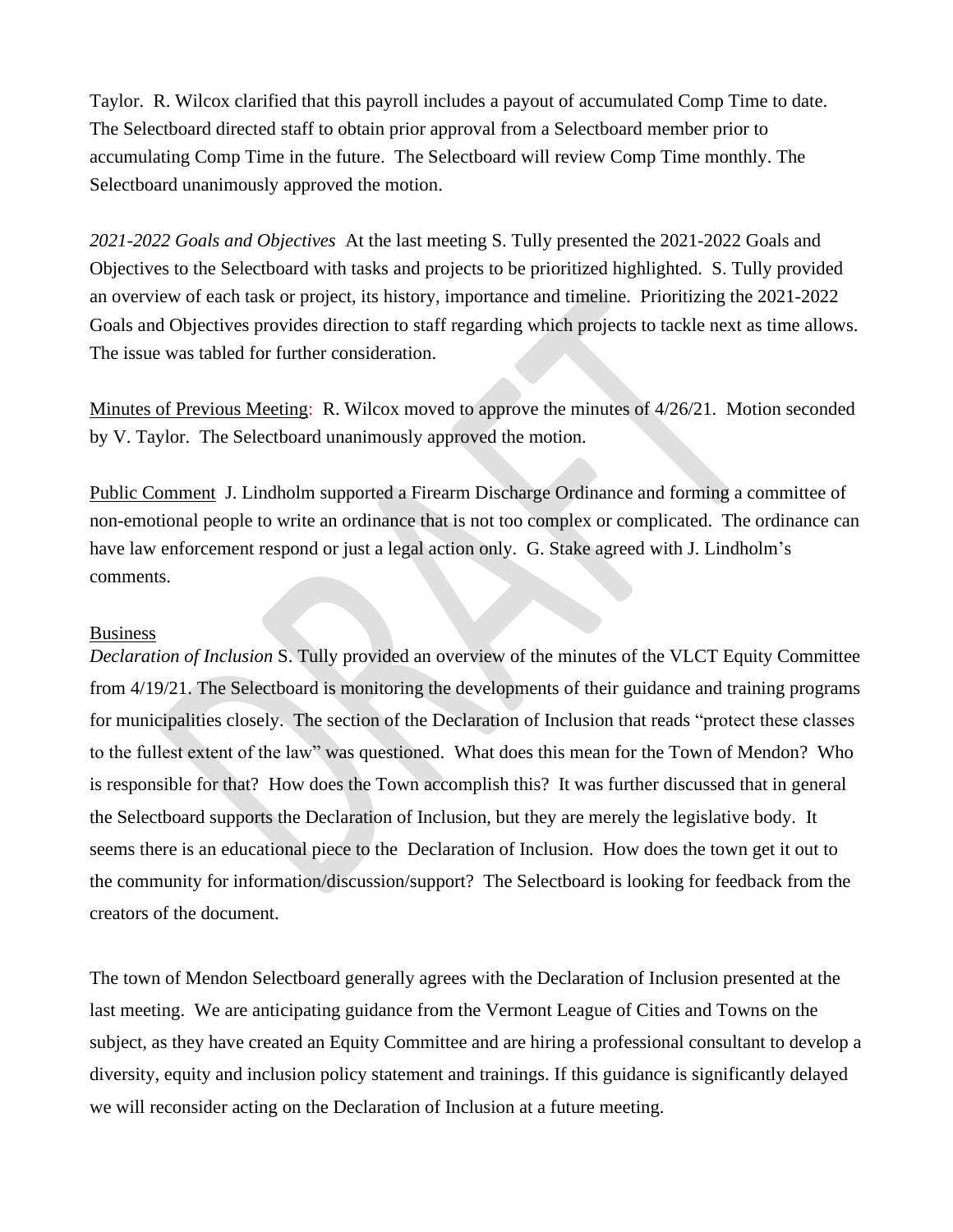In addition, the recognized the Governor's Proclamation of Inclusion dated May 7, 2021 and declaration of Inclusion Week May  $9-15<sup>th</sup>$ , 2021.

*Rutland County Public Works Mutual Aid Agreement* Motion by D, Wilcox to approve the Rutland County Public Works Mutual Aid Agreement with delegating Bill Ellis as the primary contact and Phil Douglas the alternate contact for the town. Motion seconded by V. Taylor. The Selectboard unanimously approved the motion.

*Firearms Discharge Ordinance* Action steps from the last meeting was to find out what towns have Firearm Discharge Ordinances, how they are enforced and what experience municipalities have had regarding enforcement of the ordinance. Constable P. Douglas provided information that he attempted to contact 83 towns since the last meeting to inquire about whether they have a Firearm Discharge Ordinance and how it had been enforced. 5 towns responded they have an ordinance, 44 towns do not. P. Douglas has left messages with the remaining 33 towns. He stated there are 250 towns in Vermont and he has many more to contact. He would like the town to complete this research and assemble a report. R. Wilcox offered to assist. L. Courcelle reported that he researched the 28 towns in Rutland County. 4 towns have ordinances – Proctor, Killington, Rutland City and Wallingford, 24 towns do not. Julie Sharon, Wallingford Town Clerk reported to L. Courcelle that the ordinance has existed in the village since 1974 and she doesn't recall any issues and therefore had no comments on enforcement. Robert Montgomery, Killington described to L. Courcelle issues with shooting near the recreation area and library in Killington. The town received some push back on the adoption of an ordinance, but recommended the ordinance needed to be specific to an area and mapped out. Rutland County Sheriff Fox stated that if the RCS was on duty in Mendon when a complaint is received about a violation of the Firearm Discharge Ordinance they would respond. All other times it would be the Constable that enforces the ordinance. Sheriff Fox recalled they had one response in Proctor. An additional action step from the last meeting was to clarify a comment from the State Police that a Firearm Discharge Ordinance would be another "tool in the toolbox". The town would like to know what is meant by this statement and what organization is going to use this tool the State Police or local law enforcement? L. Courcelle reported he reached out again to Doug Norton, State Police and the answer was local law enforcement. Mr. Norton stated there was no recollection of enforcement of a Firearm Discharge Ordinance by the State Police. There are many challenges that remain. It will be difficult to get a committee together, why have an ordinance if you can't enforce it, but should anyone be able to shoot in a cluster development. L. Courcelle described that a committee would need to take a map of Mendon and map out the cluster development and create a description street by street. Each neighborhood should be surveyed as some may want an ordinance and some may not. There should be a representative sample of shooters versus non-shooters to come up with a census of what will work. L. Courcelle asked is the Proposed Firearm Discharge Ordinance should remain on the website or state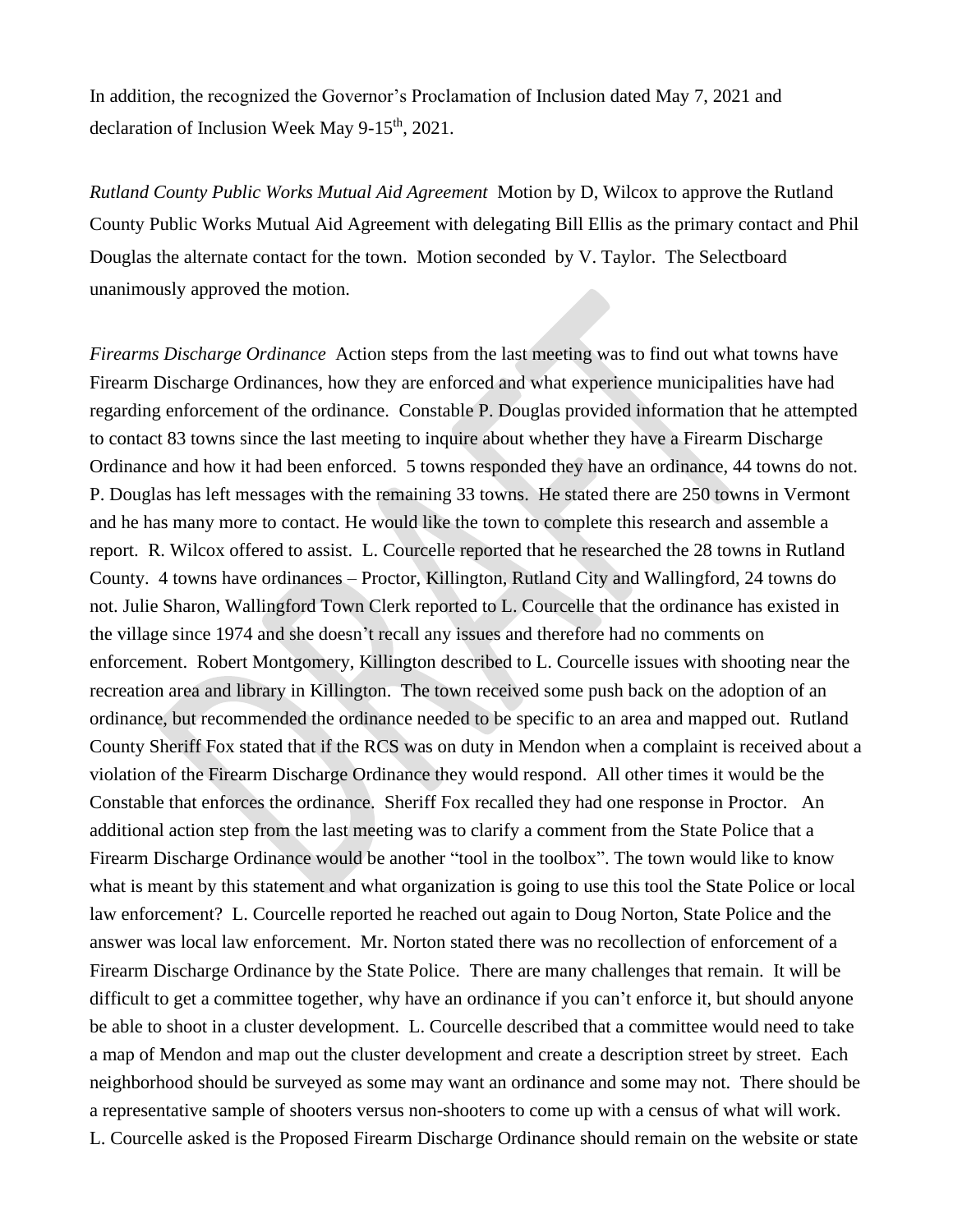that it will be rewritten and continued to inquire of the Selectboard what direction are we going in. P. Doulas stated the current draft is too restrictive and quoted 500' from a habitable residence and said there was not an extensive list of enforcement. So far in his research, no one could recall any enforcement. There have also been limited incidents in Mendon, P. Douglas recalled one in Wheelerville and one on the Notch Road. He further noted that the property owner that called about the Notch Road incident where a stray bullet hit his barn also expressed opposition to a Firearm Discharge Ordinance. R. Wilcox summarized again that the VT State Police and the RCS would not respond to a violation of the Firearm Discharge Ordinance and that it would need to be handled by the Constable. P. Douglas clarified that the State Police will respond if the action is a criminal offense. R. Wilcox stated that our ordinance would not attack the issue by itself. Action steps from the discussion is P. Douglas and R. Wilcox will continue to contact municipalities to determine which have adopted a Firearm Discharge Ordinance and have they had any experience enforcing them.

*Lawnmower Replacement* S. Tully recapped three bids that were submitted to B. Ellis for the riding lawnmower replacement. Inventory is potentially a real issue and a decision must be made to assure we can purchase a lawnmower. Some distributors won't receive inventory until July or August. The Selectboard discussed the bids. Motion by R. Wilcox to purchase a John Deere X570 with a 54" deck for \$6,099 to be paid out of the Equipment replacement Fund. V. Taylor seconded the motion. The motion passed unanimously.

*AOT Annual Financial Plan* The AOT Annual Financial Plan was submitted and signed by the Selectboard. Motion by R. Wilcox to approve the AOT Annual Financial Plan. L. Courcelle seconded the motion. The motion passed unanimously.

*Irene Celebration Committee* L. Courcelle will call a meeting of the Irene Celebration Committee and finalize some details about a date and location for the celebration. The 10<sup>th</sup> Anniversary of Tropical Storm Irene leaving devastating damage in Vermont is August 28<sup>th</sup>.

*Comp Time Plan* R. Wilcox reported the residual Comp Time has been paid and clarified it should be paid from the Contingency Fund. N. Gondella asked if we should wait to determine if there is a surplus at year end to avoid taking the expense from the Contingency Fund. The Selectboard agreed. Going forward any Comp Time needs to be approved by the Selectboard member in advance. S. Tully asked who the employee needed to contact for approval and it was clarified any Selectboard member could approve the Comp hours. The Comp hours will be reviewed monthly by the Selectboard.

*Highway Employment* A full time Assist Road Commissioner/Equipment Operator position remains vacant. In addition the Selectboard discussed hiring a seasonal employee for the summer with job responsibilities that would include mowing, road maintenance, building cleansing and maintenance. S.